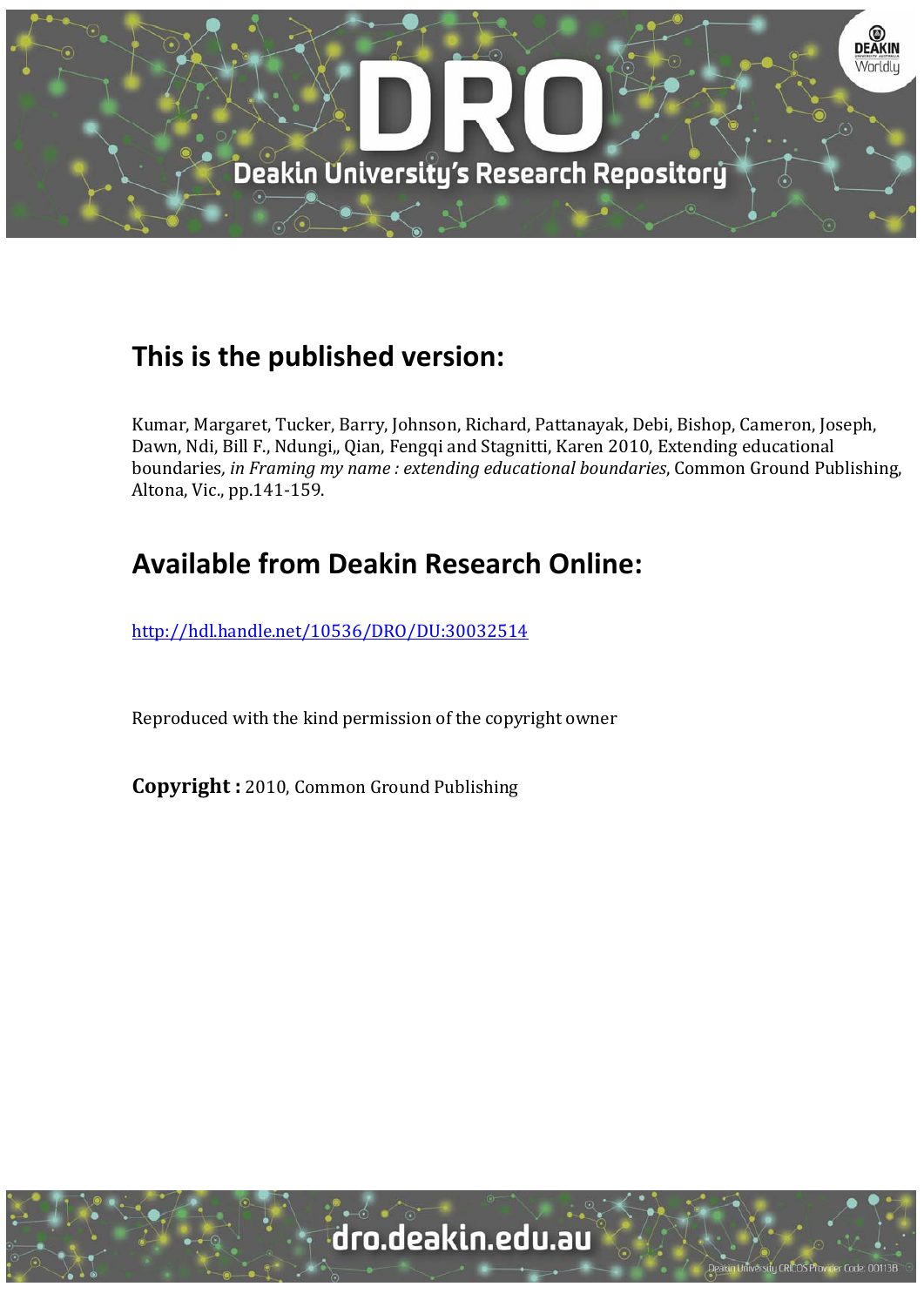# **Extending educational boundaries**

Kumar, Kumar and Tucker, Johnson, Pattanayak, Bishop, Joseph, Ndi, Ndungi, Qian and Stagnitti

## Introduction

In this closing chapter, we have deviated from the norm by conducting a virtual round table discussion<sup>1</sup> by looking at the second aspect of the title of the book, which is 'extending educational boundaries'. Embedded within this phraseology for us is the factor of 'why' and 'how' we do this. Thus, each of the contributors to this chapter provides a perception to this aspect by contextualising what they say within their experiences as an education practitioner in the higher education sector.

Kumar: My interest with naming in higher education began when I started my Doctor of Philosophy on teaching and learning practices for international students in higher education and later began working as an advisor to them. It is then that the rubric of the question 'so what is your real name' gained a deeper significance for me. The clarity of this question foregrounded the complexity of meaning that became apparent as soon as a student attempted an answer. In the course of discussing this situation with them,

 $141$ 

<sup>1.</sup> The 'virtual round table discussion' came about as a result of a discussion between Dr Margaret Kumar and Professor Fazal Rizvi in a discussion on the diversity of authors and the perceptions each one had on an issue that was significant to all.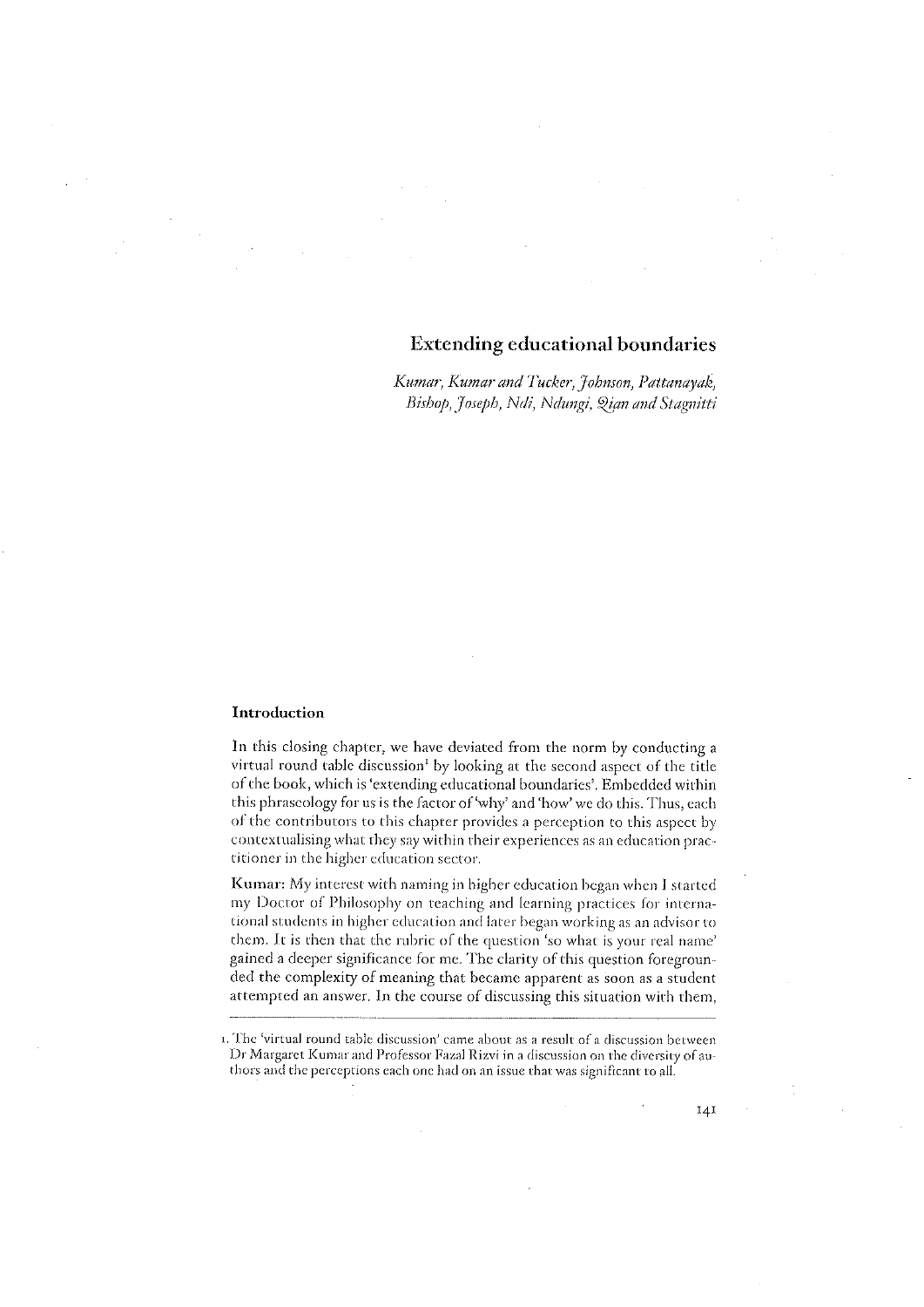it became evident that for the majority of international students, there was another historiography of names and the naming process. However, this was rendered invisible by the miscommunication that was resulting from ignorance about the significance of names.

Depending on the extent to which one is influenced by cultural practice, most students indicate that their names have meaning. In many cases, there are several processes one goes through before a name is established as denoting the identity and individuality of a person. For example, in my professional experience with married students from India, Iran and Malaysia, the wife and husband are known to have individual names. There are several reasons for this as noted below:

- the culture that they belong to,
- how they are positioned within a caste system,
- the clan that they link with to provide a heritage, and,
- the importance of religion.

These factors also play a major role in how the female is positioned within her society. Coinciding with this is her development as an individual. In close correlation with these issues is the importance of patrilineal descent and heritage. This means that the female, as an individual, may be linked through marriage to her husband but there is no overt recognition of this through naming as in the western context of the title of Mrs. and of using the husband's surname.

Moreover, for many international students, the collocation of names articulates the many components of their 'being'. In many instances, this means 'living the name' so to speak. Their names may encompass race, religion and culture. Very often this is indicated through prefixes. For example, abd, meaning servant of is added to a linguistic item depicting God, thus resulting in the name Abdullah, (Behind the Name 2009). In Malay names, the use of the prefix bin and binti denote gender. For example, bin means 'son of as in Abdul Rahman bin Mohamad Sidek. Abdul Rahman is the first name. binti means 'daughter of' as seen in the name Puan Rafidah binti Aziz. Here, the name Aziz denotes the male parent (University of South Australia Teaching and Learning Unit 2009).

Many international students show a naming system that blends cultural and western principles. For example, in relation to Singaporean names, Tan (2004, p. 373-4) points out that in the name Tony Tan Keng Yam, Tan is the surname, Keng Yam the Chinese-based given name and Tony the Englishbased given name. In this collocation, the surname is found in the middle. In another case, some students from Mauritius have their male parent's full name listed after their individual name e.g. Pramila Devi Ramprasad, where Ramprasad is the father's name. Apparent in these types of coding is a colonial and postcolonial influence of phonetic spelling, coinage and pronunciation of cultural names.

Interaction and observation with students indicate that in some cultures, individuals may just have one name e.g. Gunawati. They do not follow the western nomenclature of mainly three names like a Christian, middle

 $I42$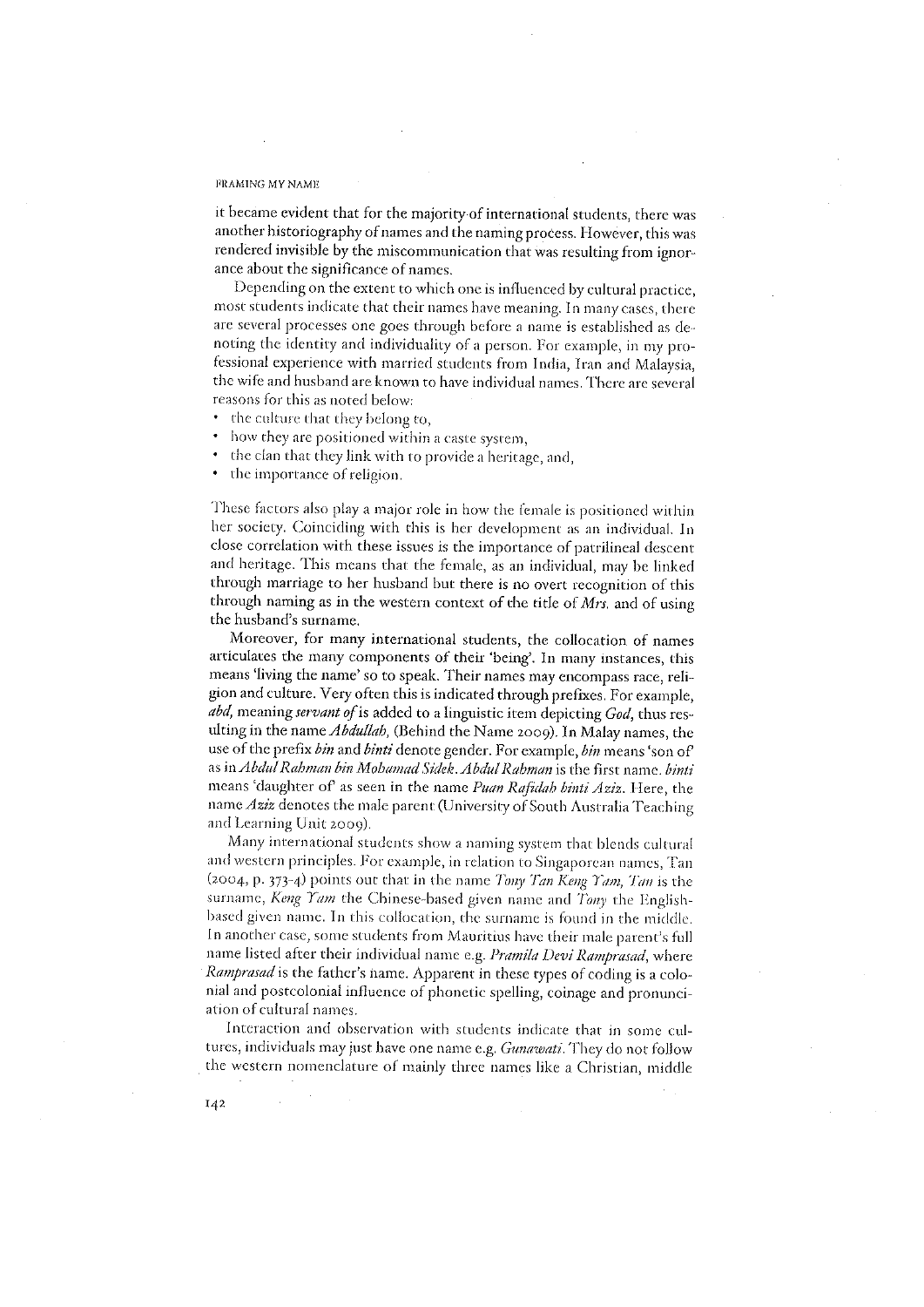### **EXTENDING EDUCATIONAL BOUNDARIES**

name and surname. In such cases, students are confused and perplexed if asked for a surname. A few do not understand the western context related to surnames. However, if the same question is framed from the perspective of the student's cultural framework, they are able to explain the significance of their individual name which is then qualified by saying that they are the daughter or son of someone thus making an equally important connection to parental lineage and the use of surnames.

It becomes important to point out in this context why students sometimes take on a Western name while studying overseas. A reason given for this is that sometimes as a result of listeners and the target audience not knowing the correct pronunciation of a name, many international students are 'forced' to take on an English name. Burke (2001, p. 21) discusses the case of a learner, from Sweden studying English in Australia, having to adopt a Western name recommended to him by his teacher despite the fact that the name is considered 'girlish' in his own language. Further to this, Burke points out that for some learners, the adoption of a Western name appears to be largely motivated by the recommendations of language teachers for various reasons. In such instances, students have been unhappy and frequently express a strong dislike for what is interpreted as a 'foreign-sounding, unfamiliar and meaningless nominal imposition'.

Sometimes, unwittingly, some educators can cause a hindrance to the learning process of students. Of note is a study carried out by Johnson & Kumar (2010) on the preparedness of Indian students coming to universities in Australia. They have foregrounded the issue of naming where students have expressed concern over their names being mispronounced. They have also shown that some students express embarrassment for interlocutors who have not been able to understand the Indian script in learning how to say a name. The study points out that in certain cases, not knowing the correct pronunciation of the consonant or vowel has led to utterances that have been highly derogatory for the student. The introductory chapter has detailed a few instances of where these have occurred.

As can be seen from the examples, names denote significant characteristics. For many students of an international and/or postcolonial background, there are certain essentialisms that form the core of how a child is named. This core is made up of a background that encompasses a host of meanings. These include culture, race and religion, which details further into respect for heritage, lineage, self and the next person.

A question that results from this discussion is: How can we as educational practitioners help to alleviate the miscommunication that results from names and so enhance our understanding of our higher education international students? I borrow from Spivak (1993, p. 3) in suggesting that as higher education practitioners, we need to take the 'risk of essence' and learn to think differently in how we deliver knowledge. A useful pathway towards this is taking the first step of learning about students through their names.

Kumar and Tucker: Following our exploration of names and naming process in Australia, we provide for reflection again, the 'backstory' to naming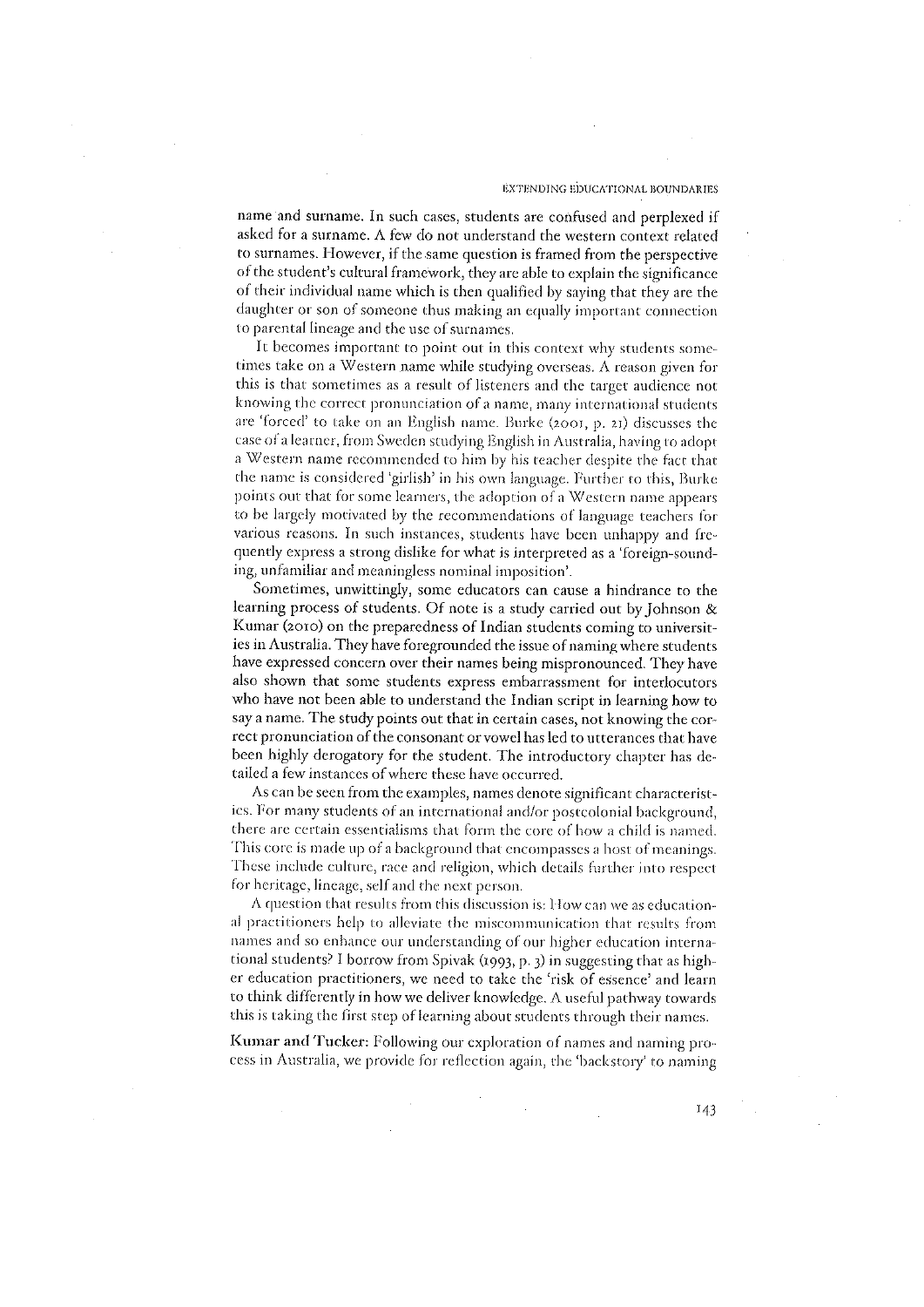in higher education. We do this through the avenue of experiential learning and documented studies. As educational practitioners in the higher education system, our professional roles entail providing guidance on academic and research matters to students at several levels. These can be face to face, on an interpersonal level, phone consultations or through online and email communication. We interact with both local and international students. The diversity of names we come across encompasses the world. They range from Anglo historical names, for example, *Robert James Smith*, to European ancestry as in, Ingrid Carlson, to what is referred to as South East Asia as seen in the names, Suparnperkasa (Indonesian), Chue Yue Wong (Chinese), Rakesh (Indian), to the African continent as noted in Maggie Manyara; the Middle East, for example, Zahra Kazemi, to North America, like Greg Hunter, South America as in Carlos Mayorga and the Pacific region, for example, Taufa<sup>2</sup>.

Moreover, we note that the names of many Malaysian students begin with a surname. We illustrate what we mean by a documented example. In the name, 'Tan Me Ling, (our italics in this example) Tan is the family name and the woman's name is *Mei Ling*. If she had taken a Western name or was a Christian, she may add that name before her family name as in Emily Tan Mei Ling (High Commission of Malaysia 2009). Also, according to Louie (2007, p. 21), 'the two character given name is considered the quintessential Chinese name'.

We find that in the names and the naming process of our students are stories of their individuality. These signify their ancestry, history, culture and family background. When one gets to know students on an individual level, we find that all names have conjoined stories of identity and purpose. Leading from this, all students share life's journeys. However, we notice that there are several anomalies in the way the individuals are addressed and the way names are used in our educational institutions.

For example, in an Australian context, in higher education, it is a common practice to use first names between individuals in a position of authority and students. However, the use of first names as a form of address system can be an uncomfortable experience, for students who follow a cultural way of life. We refer in this instance to students who are in many cases international where 'home' is another country and place and who follow a way of life that may not be typically western. Many of these students are taught in their home countries to treat anyone who is senior to them with respect.

One of the signs for doing this is to use the honorific title of Sir, Madam, Professor, Doctor, Mr, Mrs, and Miss without the use of the interlocutor's first or surname. If a situation demands the use of a name, then a surname must be used. Interaction with some students reveal that in a number of cases, students feel that they are being directed to go against their cultural upbringing and adopt a system which they believe is disrespectful. This has been confirmed by several documented studies (Hassam 2007; Doherty 2006; Choi 1997). Choi notes that 'unlike their Australian counterparts,

<sup>2.</sup> These names are representative samples only and do not identify any student.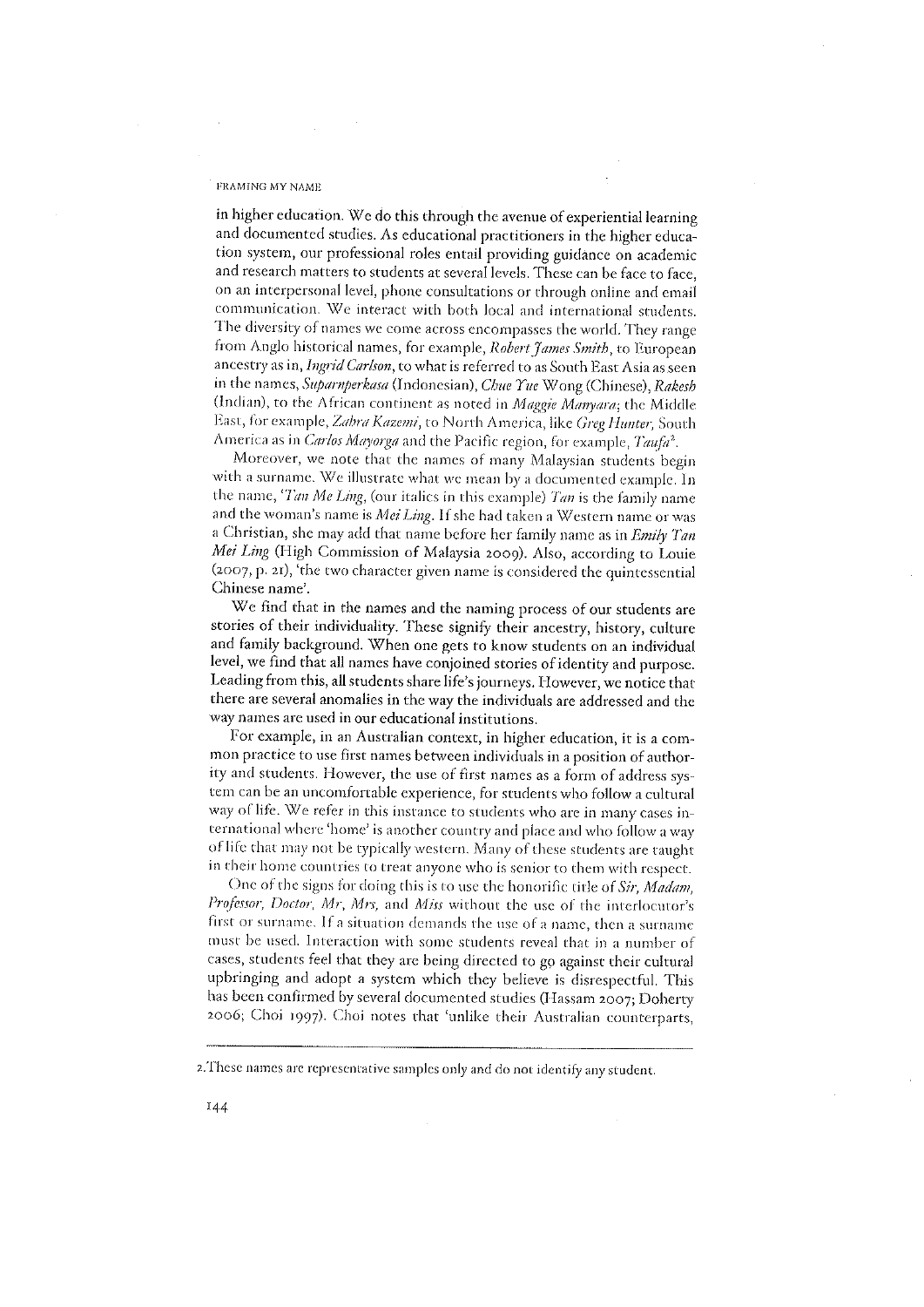Korean teachers are addressed only by honorific titles. In fact, in this particular study, many Korean students in Australia persisted in addressing their teachers with a fitle (1997, p. 270).

We notice through our experiences that in the diversity of names that are present there is confusion for both the student and the educational practitioner in the way an individual is to be addressed. This sense of confusion becomes overtly evident in the way student name lists are constructed. Much of this can be related to the way computer technology has been formatted (Doherty 2006). On this issue, Doherty (p. 262) discusses a study 'where the default settings in [an] online courseware did not suit the tripartite Chinese names and their conventions'. The Anglo formatting system of first names followed by a surname is incongruent with instances where the surname or family names comes first or where a student has one name only or where a student has a gender based name, which in no way is a family or surname. For example, Louie (2007) discusses that the two character [Chinese] given name is often taken as two names and used interchangeably as first and second when it is a first name. Louie points out that using the English language terminology to describe it as first and second is misleading and confusing - 'it is like comparing oranges and apples' (p. 21). Computers may not recognize a given name composed of two separate words as being one name, (Louie 2007, p. 23). Moreover, regionalising names can also be misleading. What one presumes to be an international student may turn out to be a domestic one and vice versa.

Document searches show that many international students have names that are interchangeable and contextual. On official documents their cultural names are stated while in spoken interaction, an Anglo name is adopted. Several issues are foregrounded here. One is that the Anglo name is used strategically to facilitate interpersonal demands (Doherty 2006). A further reason is that to avoid embarrassment for interlocutors who cannot pronounce a name correctly, many students use Anglicised names that are substituted for cultural names (Johnson & Kumar 2010). An equally significant factor is that students who have a postcolonial heritage as seen in students from the Pacific, Singapore and Malaysia, use both Anglo and cultural names (Kumar 2010; Tan 2004). In these cases, the names are registered as part of an official identification process of the individual.

An issue that is gaining increasing importance is the factor of negotiation between names for students that are multilingual and 'essentially hybrid' in culture and education (Kumar 2010). Also of significance is the way individuals interchange with names. Correlating with this is a study carried out by Thompson (2006) on the impact of personal names on three Korean women as they negotiate bilingual, bicultural, and binominal identities. Thomson notes that participants had several names that they used according to place and occasion. This affected their sense of themselves, (p. 203). In the same vein, (Kumar 2010) notes how time, place and location are salient features of how an international student positions themselves in relation to who they are.

145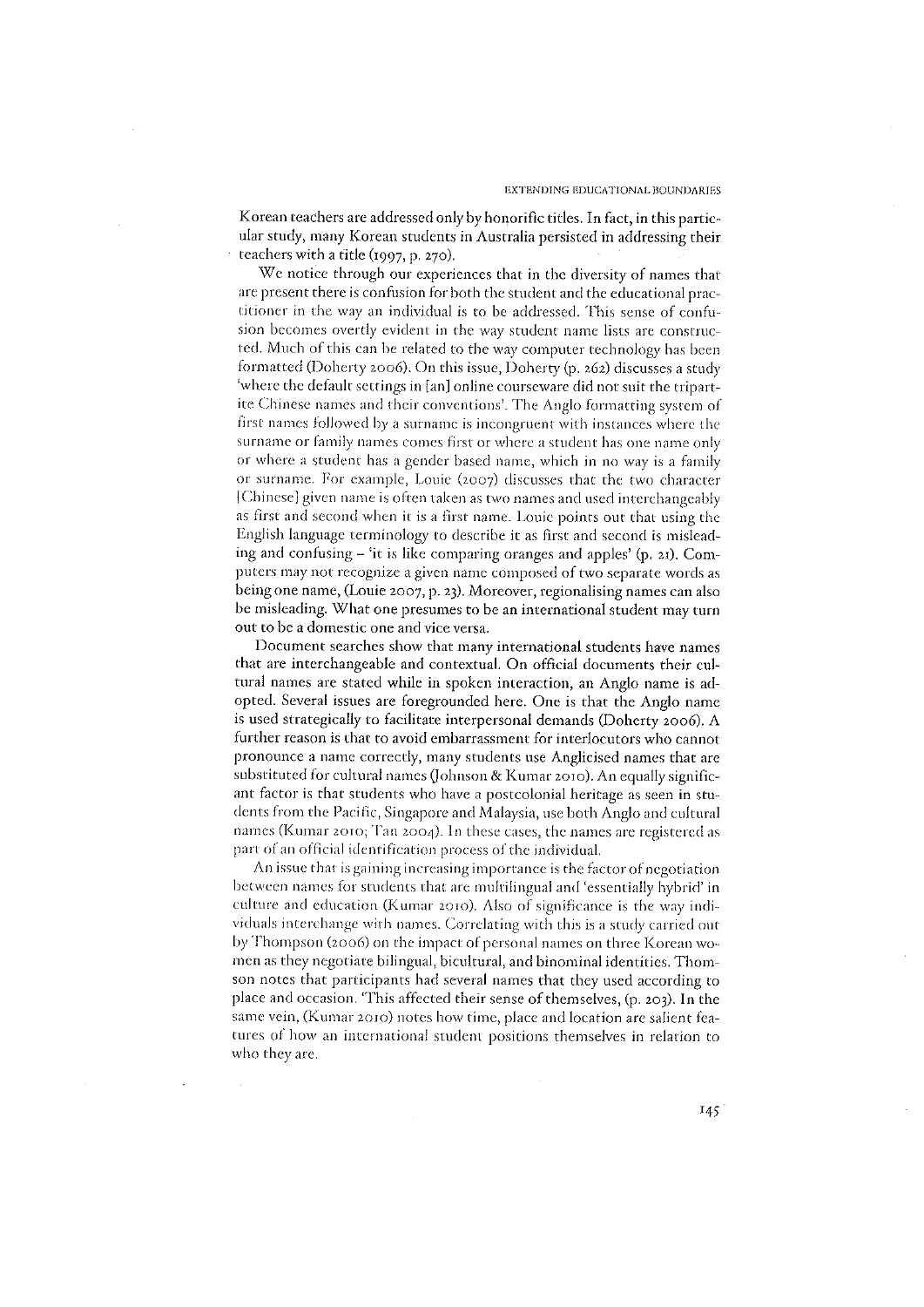Again, through experiential learning, we notice in our interaction with students that many of them will not let an interlocutor know the following: what name they wish to be called; what is their first or last name and whether a name is pronounced correctly. We attribute several reasons for this. They could range from shyness, to embarrassment, to respect for the interlocutor, to a loss of face (Johnson & Kumar 2010). In many instances, in their desire to survive the initial 'settling in' stage of their entry into higher education in a country where they are trying to maintain or create an identity, the students have had to relinquish many familiar frames of reference. such as home, family, local customs, dress code, language, social interaction and networks (Kumar 2010; Koehne 2005). This may lead them to be compromising to the extent that their name is mispronounced, wrongly listed or misused.

In light of the above, we suggest that as practitioners of education, there needs to be avenues created whereby staff are made aware of the 'backstory' of their students and their names. This we believe begins with knowing that all students are individuals with a biography. Suggested improvements in identity are where students are treated as individuals and not just a generalized 'Other' in relation to names. It also means knowing our students have certain expectations of how they will be received. An important part of this welcoming is the initial knowing that their names will be pronounced correctly. Foregrounding a student's name before any learning interaction takes place, we believe, leads to a smoother transition to university for them, as well as, a more conducive learning environment. We borrow from Thompson (2006, p. 190) when we say that 'names like language carry a sense of social currency in that invested in a name is a "cultural and linguistic capital" to negotiate multiple identities and social networks (Thompson p. 190).

Pattanayak: I have been an international student myself, lectured in an international context and continue to support international students in India. This is an experiential rendering of these trajectories. It does not matter what you say, it matters how you say it. Clearly, new meanings arise when there is an interaction between texts and contexts, within the larger context of culture. For example, where names are concerned, if the male name Jayaprakash is shortened to 'Jaya', it becomes a female name. Therefore, international students' often adopt western names not only to fit in, but also to ensure that the meanings of their names, as a consequence, are not distorted. This act for them, therefore, has a great emancipatory potential.

At the outset, irregular naming practices in different parts of India have proved problematic for international students at different levels (Britto 1986). For example, when applying for passports/ visas, students are perplexed as to the name they ought to give as a family/last/surname. When some rightly claim that they do not have a family name they are subject to probing questions and looked upon as persons from a 'backward' or 'illiterate' society. The importance attached to consistency of spellings and sequencing of names in the Western world is also considered problematic as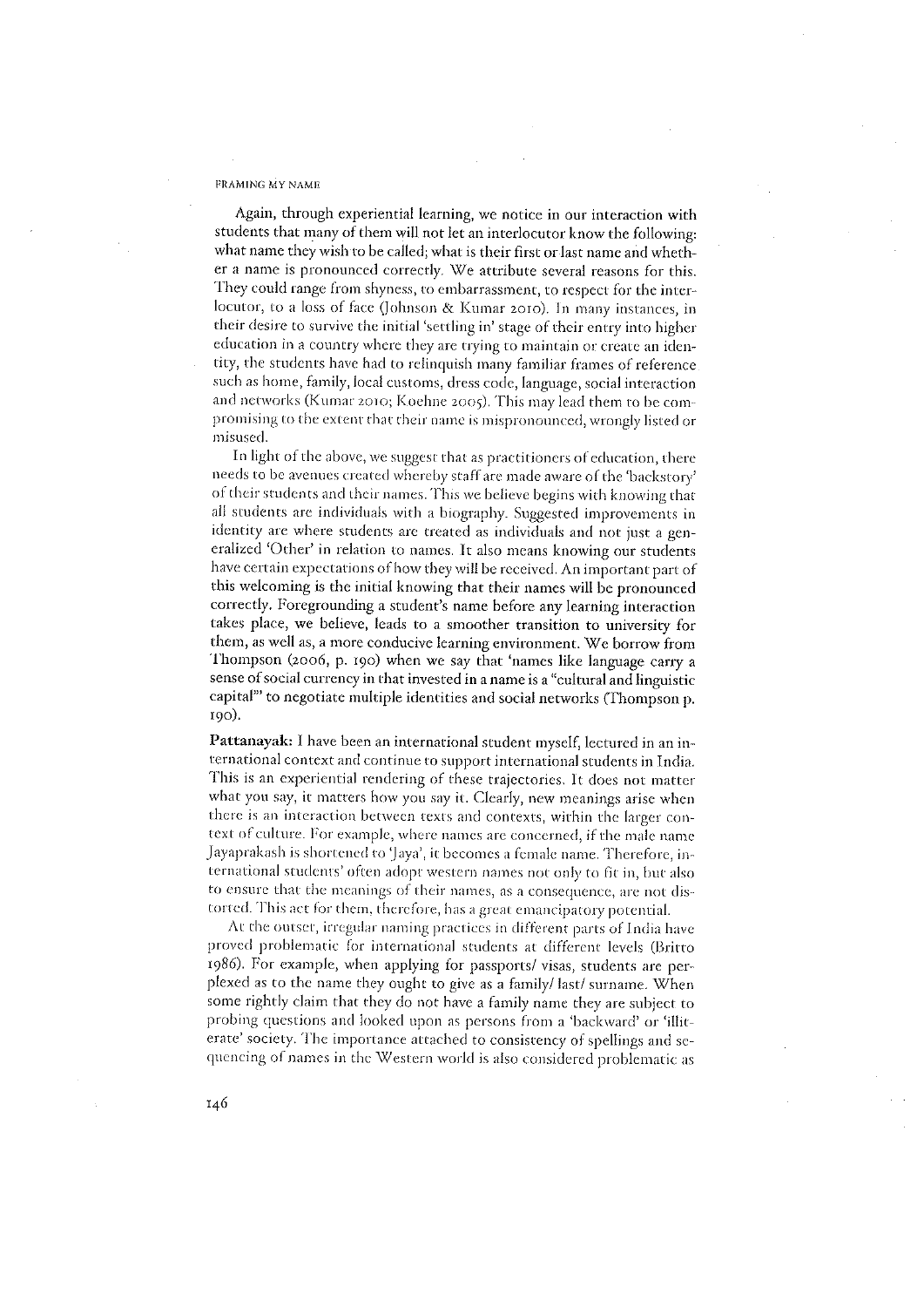in parts of India, there are no set rules but rather arbitrary and culture-specific rules tend to be adopted. This creates problems in referencing Indian names according to first names and surnames.

It becomes especially noticeable when academic papers are classified. As publications are a focus of a student's research output, especially in the Australian context, international students, find that their papers do not get the same recognition as those that have followed the western system of naming. Likewise in bibliographies of works in English, the alphabetization of names of foreigners is also done arbitrarily by some Indians since the sequencing of names is not significant in the South of India, especially Tamil names (Britto 1986).

Names and the naming process give an insight into language and identity at the very juncture - in time and space - at which learners' identities are being constructed, contested, negotiated and renegotiated. Often labels such as 'disadvantaged', 'underprepared', 'vulnerable', 'second language speakers of English' are how people identify themselves (Ross-Gordon 2003; Crosson et al. 2003). These labels may be the manner in which students are framed by the education system, but this may necessarily strengthen or weaken their relationship with peers. Further, such labels may incorporate elements of hostility to education, as well as a degree of denial of responsibility even on the part of enthusiastic learners.

While the issue of names in particular is important, the questions for Australia is also one of who owns the right to impose or adapt a name, what forces determine this process and what are the implications of the same for international students. In giving greater prominence to human agency in theorizing identity, especially the notion of 'voice', Bakhtin (1988) is extremely relevant, that is, it is the speaking consciousness - the individual speaking or writing, at the point of utterance, always laden with the language of others, from previous contexts, and oriented towards some future response. This is especially relevant to international students who bring their histories with them in terms of their names, their language, their cultures and their stories to the new context of education. Indian names, have great cultural and historical significance to the bearers of those names. International education must take into account such cultural complexities and nuances as greater exchanges are likely in the globalised world.

Johnson: We are prepared to welcome international students but often we seem to be unprepared to welcome them with their original names. I found that Indonesian students not only have names that are different but they have the added burden to have to explain why they have only the one name. They often have to repeat their one name in the forms that demand a family name and a given name (Indraswari 2006). In my own research (Johnson & Kumar 2010) I have found that international tertiary students from India are very keen to be accepted as part of Australian culture and have Australian friends. In fact, they are often disappointed when they are identified as 'the other' and sometimes not even being called by their Indian name.

 $147$